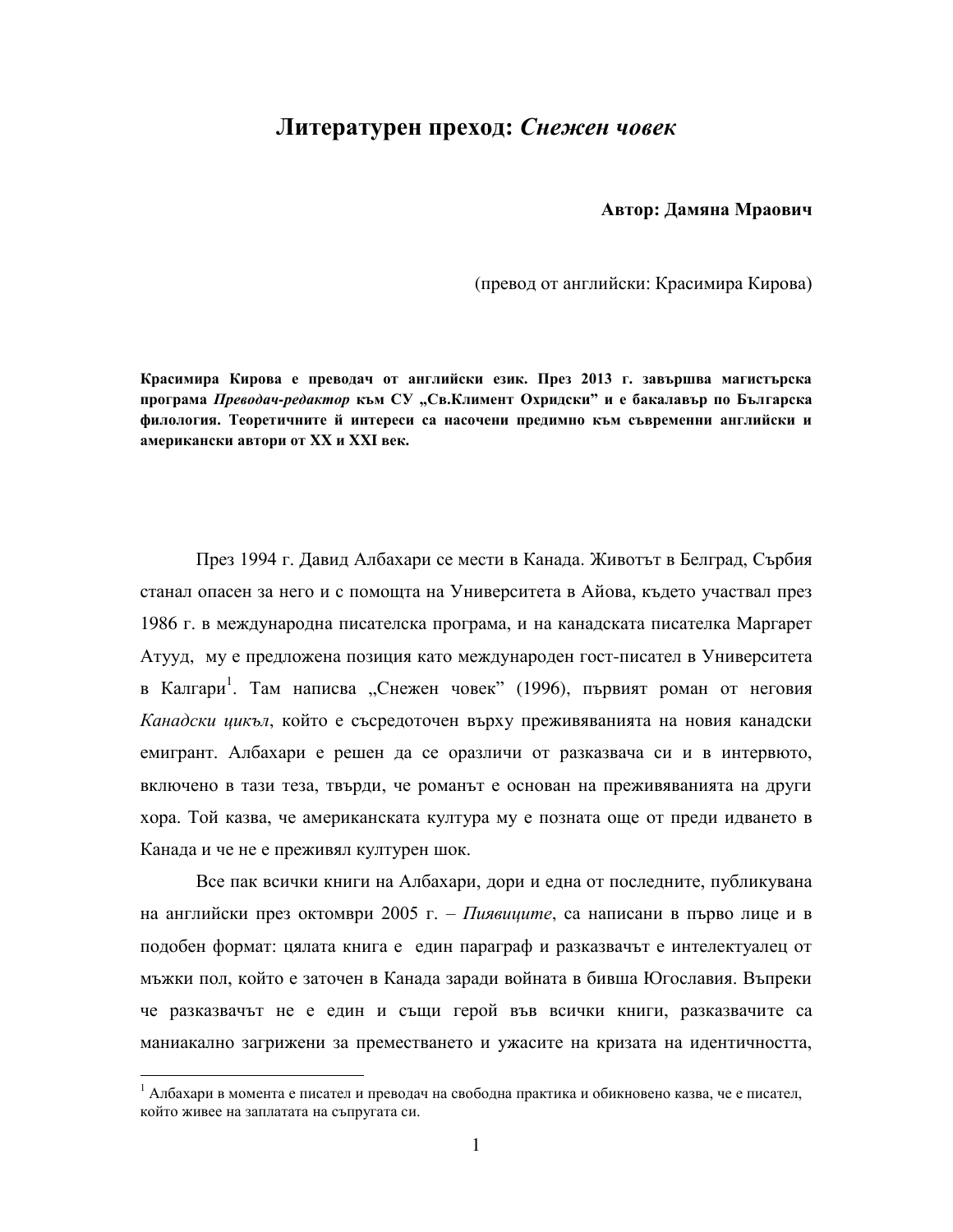причинени от войната, както и за културните различия, пред които се изправят. В Снежен човек разказвачът също критикува покровителственото отношение на Запада към бивша Югославия като страна от "желязната завеса", въпреки че в Снежен човек Албахари внимава да не спомене от коя държава е избягал разказвачът му. В резултат трагичната ситуация на разказвача не е символ на източноевропейската абсурдност, а поставя въпроса за бездомността<sup>2</sup> на индивида във всеки исторически и културен контекст. Според Албахари, фактът, че героите му са от бивша Югославия е историческа случайност, а не политическо твърдение: "Мисля, че западната публика очаква, че за авторите, идващи от Източна Европа, да си политически активен е нещо, което се очаква от теб просто защото си роден и си живял там... Винаги съм се борил против това поради няколко причини. Основната причина е, че да живееш в Югославия беше различно от това да живееш в другите източни комунистически страни – по-отпуснато, по-отворено от, да речем, Русия или Полша. Така че бяхме свободни да публикуваме и превеждаме каквото поискаме, включително творби на източноевропейски дисиденти, които не можеха да се открият и в собствените им страни, но се откриваха в Сърбия. Моето поколение израстна, борейки се с идеята, че писането трябва да е политическо, това да е твоята първа грижа. Гледахме на себе си като на постмодерни автори (Еванс, параграф  $10$ )."

За разлика от много изгнаници, които са носталгично настроени, за да съставят "рамка, която отбелязва, но не определя индивидуалната памет" (xviii), както твърди Свелана Бойм, и доволни, след като веднъж се откъснат от мразения контекст/ държава, разказвачът на Албахари е ядосан. Според него няма място за копнеж по старата страна, защото тя е същинското ядро на личния хаос на неговите герои. Ето защо не е запленен от причината за изгнанието, а от неговите последици.

Бойм пише, че има два вида носталгия, укрепваща и отразяваща, а аз твърдя, че нито една от двете не може да бъде открита в *Снежен човек*. Укрепващата

<sup>&</sup>lt;sup>2</sup> За определение на този термин в постколониалната теория виж: Bhabha, Homi. *The Location of Culture*. London: Routledge, 2004

Mraovic, Damjana, "Politics of Representations: *Snow Man* and *Bait* by David Albahari. " Master's Thesis, University of Tennessee, 2006. http://trace.tennessee.edu/utk\_gradthes/1746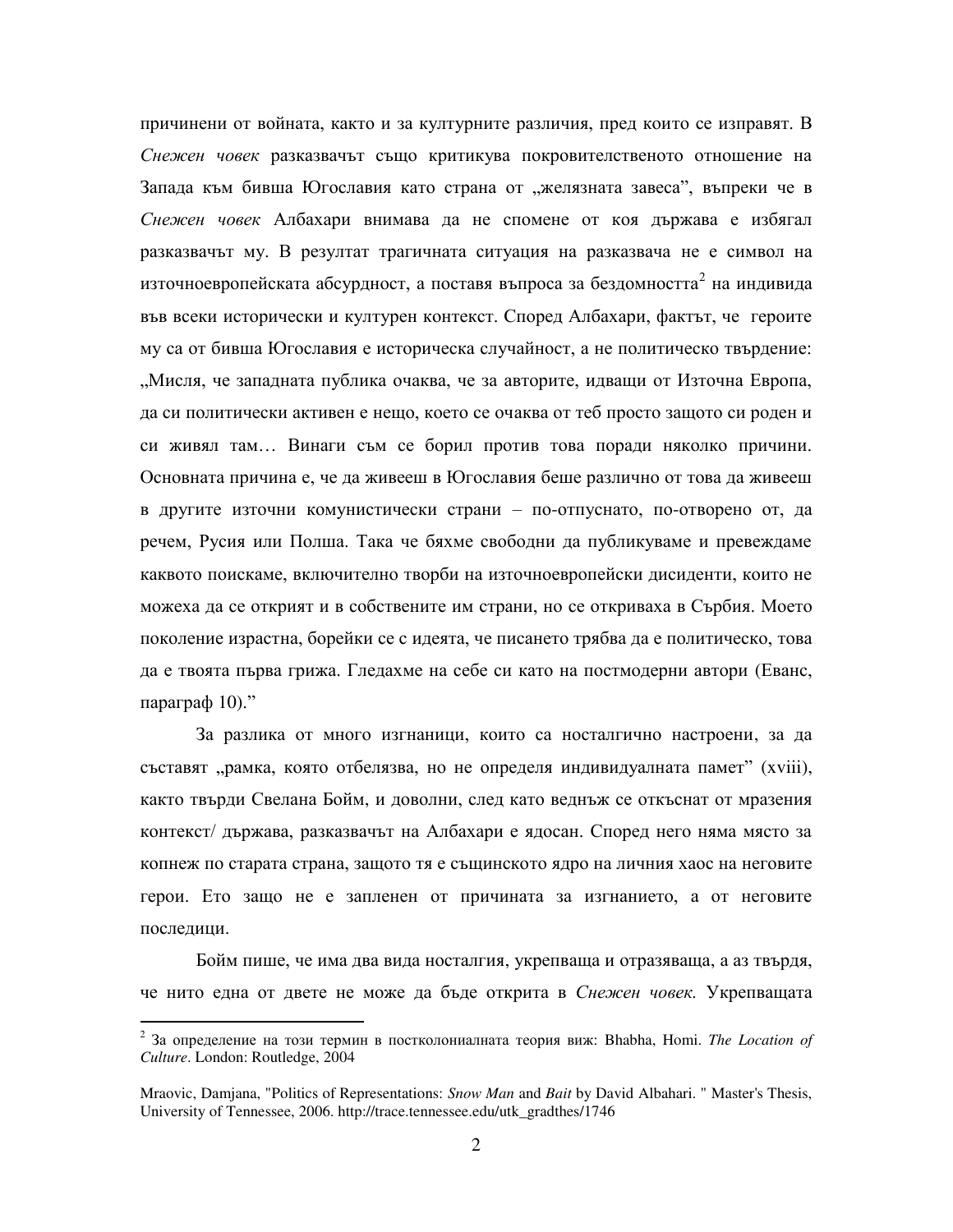носталгия "цели трансисторическа реконструкция на изгубения дом" (Бойм хviii). С други думи, това е основа за всички национални и религиозни възраждания на определен исторически момент (напр. блясъкът на монархията в съвременна Русия). От друга страна, отразяващата носталгия разглежда критично миналото и често се изразява чрез творби на изкуството. Бойм твърди, че отразяващата носталгия "може да представлява етично и творческо предизвикателство" (Бойм xviii), докато укрепващата е често кичозна, изговаряна като "среднощни меланхолии" (Бойм xviii). За разлика от нея, разбирането на Албахари за носталгия е доста различно. Той я разпознава, но отрича всяка възможност неговият герой да е носталгичен и отказва да пише романа от носталгични позиции. Не е безпричинно запален по миналото и не се интересува да анализира етическите или историческите му елементи. "Носталгията убива", казваше професорът, "ако царевицата беше носталгична, никога нямаше да произведе кочани, пълни със зърна." Бях останал без думи. Никога не си се бях представял като царевичен кочан" (Албахари 27).

Нараторът е по-заинтересован от настоящето, отколкото от миналото, дори това "настояще" е преднамерено обобщено. Историчиските събития са причина за преместването на разказвача и гневът му нараства, защото не се възприема като политически бунтовник. Въпреки че *Снежен човек* е сръчна критика на югославската политика и исторически събития, той не оценява югославското минало и не се отнася пряко до страната, която нараторът напуска. Географското съвпадение трябва да бъде вписано в текста от читателя и от конкретната реалност. Романът на Албахари разчита на читателските познанията относно международната политика, но значението му не се ограничава от локалния контекст<sup>3</sup>. Например, всички около наратора правят препратки към война, но когато на четенето на книгата нараторът е запитан за отражението на точно тази война върху прозата му, отговорът му е не само забавен, но и пренебрежителен:

<sup>&</sup>lt;sup>3</sup> Американският издател на романа също набляга на универсалното му значение. На предната корица е изписано: "Да оставиш обърканата си, раздирана от война страна, само за да се намериш като бежанец в безопасния, но почти стерилен свят на канадски университет може да се окаже непоносимо шокиращо изживяване." Задната корица обаче поставя Албахари в специфичен контекст с първото изречение: "Давид Албахари е един от най-значимите сръбски автори." А няколко изречения по-късно е обяснено, че "Той написва "Снежен човек" малко след като пристига в Канада през 1994 г., когато Сърбия е в пламъци."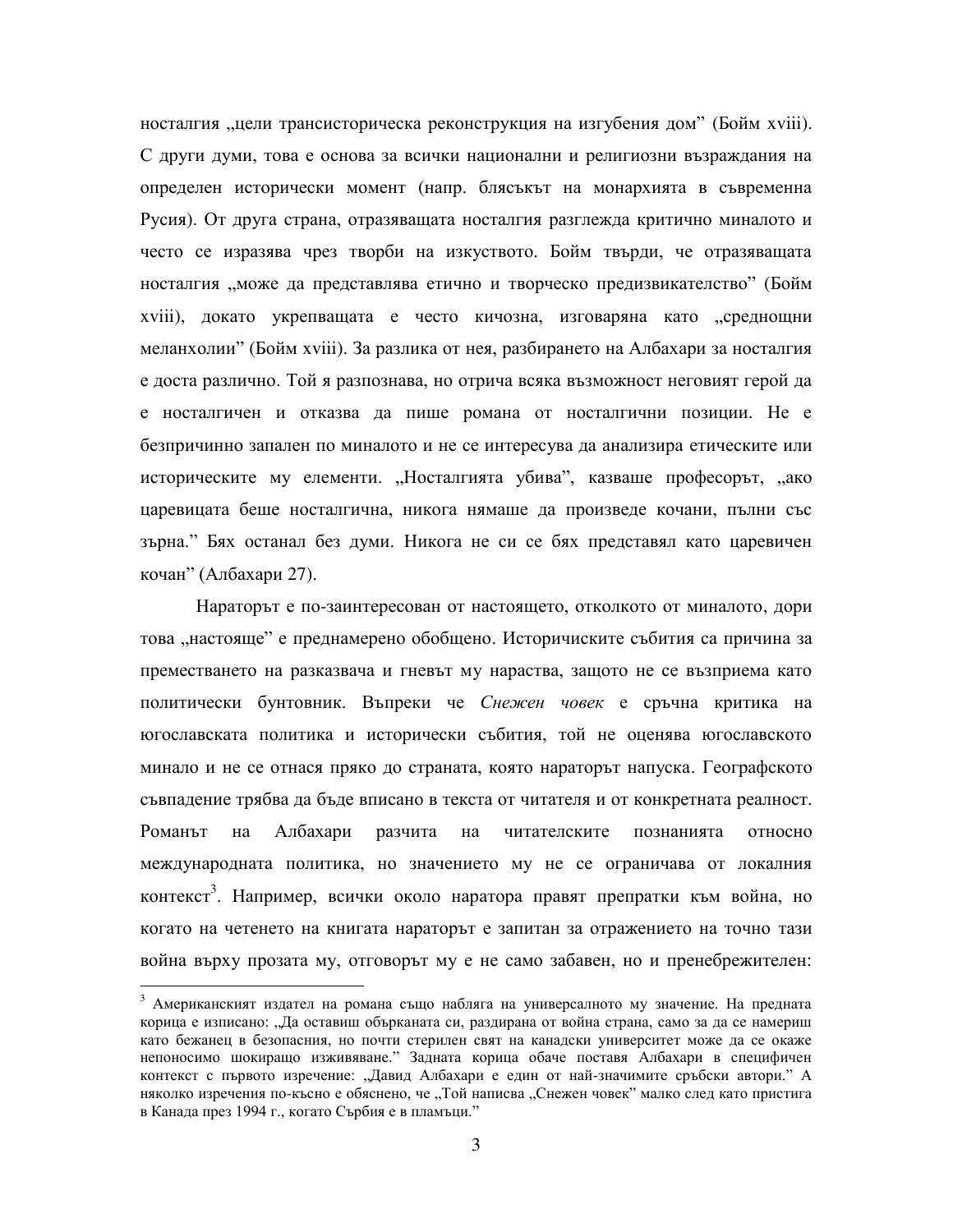"Всеки човек е своя собствена държава... и следователно писането ми не е претърпяло някаква промяна... Вие коя държава имате предвид?" (Албахари 47). По този начин Снежен човек е основан на парадокс: той е роман за съвременната история и въпреки това историческите познания не са предпоставка за рабиране на значението на книгата. Историята е представена чрез стереотипи, които Албахари и нараторът му се опитват да преборят (напр. Източна Европа е люлка на всички ужасяващи исторически събития, емигрантът трябва да е радикално критичен към страната си). Следователно, книгата не е само за войните на Балканите, но също и за идентичност.

Нетипично за сръбската съвременна литература, чийто автори често говорят за комунизма или за режима на Милошевич чрез мотивите за сръбските миграции от осемнадесети и деветнадесети век, преместването на Албахари се отнася към деветдесетте години да XX век. Статутът му на изгнаник е по-скоро изразен, отколкото описан: началото на Снежен човек напомня библейския Изход. Нараторът е на летище "точно където ми беше казано, че ще бъде" (Албахари 1), където шофьор го разпознава без да са разменили и дума, защото "чантата ми каза, че си ти. Куфарът също ми каза, но чантата беше по-настоятелна" (Албахари 4). Тъй като нараторът е застанал на опашка за емигранти, заедно със семейства от Индия и Пакистан, а по-късно споменава, че в една от кърпите, които е донесъл, е овил ръкописи, а в друга – фотографии, той рисува портрет на типичния емигрантинтелектуалец от XX век. Докато чантата му го *бележи* като износен, различен, старомоден и най-вече разпознаваем като Другия, опашката за емигранти предполага, че е дошъл, за да остане в среда, която е чужда за него. Това, че е очакван, парадоксално, подчертава неговата чуждост. Нараторът трябва да бъде представен на новата страна, шофьорът е не само негов милосърден домакин, но също така и инициатор на новото му съществуване. Преходът е почти религиозен: зад плъзгащите се врати на изхода, докато привършва митническата процедура, нараторът вижда шофьора, който го очаква. След като веднъж шофьорът е видял наратора (или по-скоро чантата му), незабавно разбира, че нараторът е онзи, не , нашият". Като допълнение, ръкописът и снимките сочат, че нараторът на Албахари е писател в изгнание. Ръкописът, увит в хавлия, била тя и избродирана, е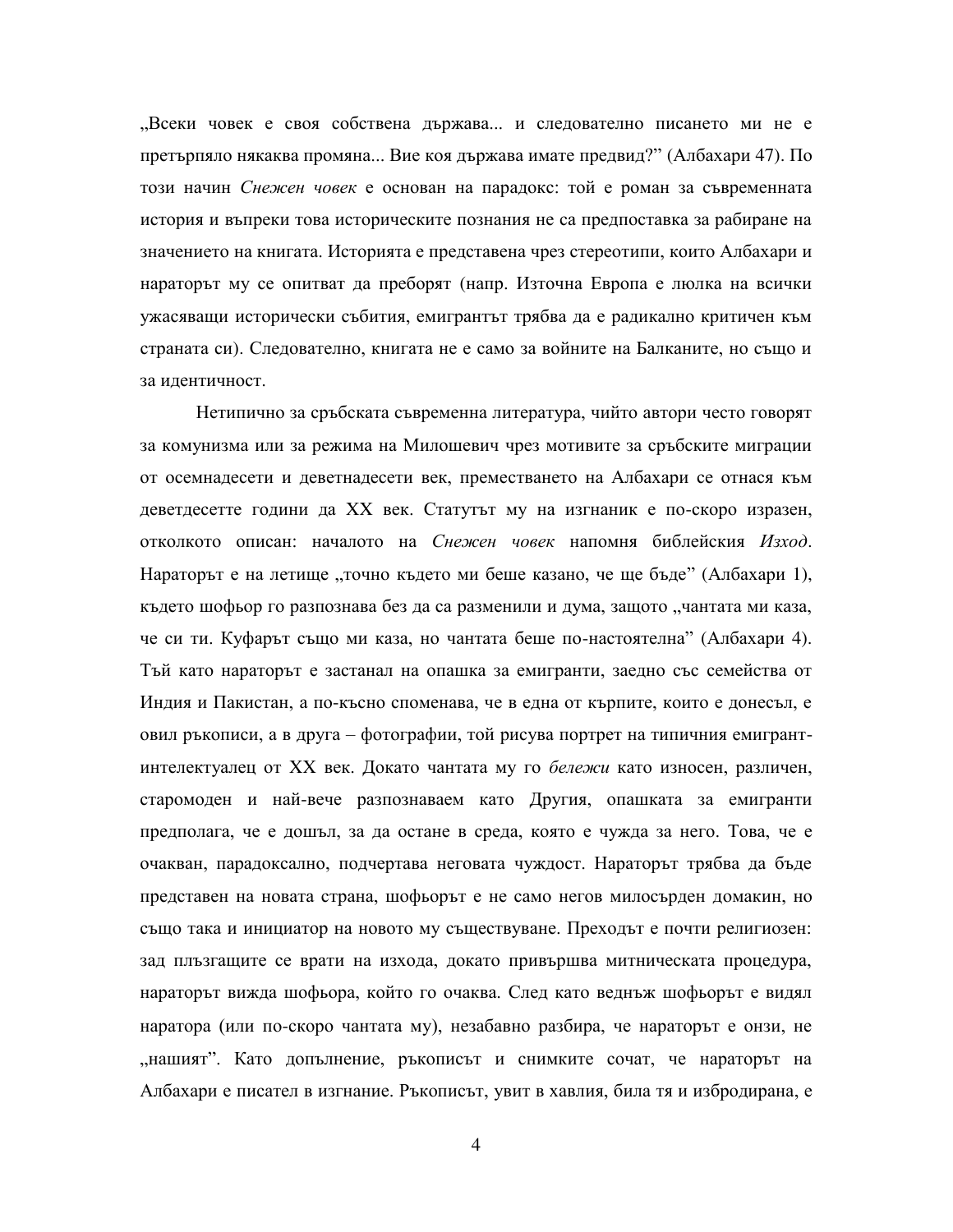често срещан мотив в източноевропейската литература, който може да бъде проследен назад до деветнадесети век. Въпреки че емигрантите често напускат набързо, решенията им са внимателно обмислени – опаковат само найнеобходимите неща, докато обикновено най-ценните са увити в хавлии.<sup>4</sup>

Хавлиите символизират безупречна чистота, мекота и дом. Те трябва да защитават ценните обекти от неочаквани наранявания и трябва да *пречистят* цялата мръсотия на новия свят. До някаква степен, хавлиите са талисмани. В индустриалната епоха, където всички хавлии са еднакви, все още имат същото символично значение. По подобен начин, снимките са най-ценните вещи на емигранта, той може да е готов да остави материалните неща назад без съжаление, но никога не оставя снимките. Те представят историята, както на семейството, така и на страната и без тях човек, който вече напуска страната си и е предразположен към личностно объркване, би се изгубил в новата среда.<sup>5</sup> Тези снимки, въпреки че са небрежно споменати в наратива на Албахари, потвърждават това, което Роланд Барт описва като способността фотографията да бъде едновременно налична както в настоящето, така и в миналото и да свързва пространствата темпорално. Барт твърди, че снимката е въплътен знак, физическа форма на знание, защото позволява на миналото да присъства в настоящето. В този смисъл, очевидно е защо емигрантите държат на снимките: те са форми на собствената им идентичност и им напомнят за онова, което са избрали да изоставят.

В *Снежен човек* обаче има нещо обезпокоително във влизането на наратора в желаната страна. Първите му думи са "в новия свят" (Албахари 2), и ги е повтарял "през целия полет, думите, които първо ми се появиха, когато се събудих в средата на буря" (Албахари 2). Почти като в инициация, проронва тези думи несъзнателно по време на буря, когато собствения му живот е още веднъж във

<sup>&</sup>lt;sup>4</sup> "Всичко беше толкова рязко, размишлявах, заминаването и излитането, най-вече пристигането,все още не ми беше останало време да събера мислите си и все още живеех в някаква последователност от сцени... сякаш животът ми се беше сринал заедно с историята на страната ми – бившата ми страна" (Албахари 24).

Повечето романи, написани от автори в изгнание от бивша Югославия наблягат на необходимостта от снимки. Виж: Ugrešić, Dubravka: The Museum of Unconditional Surrender. New York: New Directions Publishing Corporation, 1999. Дори авторката на тази статия много внимателно донесе фото албума си в САЩ, когато дойде тук да учи.

<sup>6</sup> Barthes, Roland*. Camera Lucida: Reflections on Photography.* New York: Noonday Press, 1981.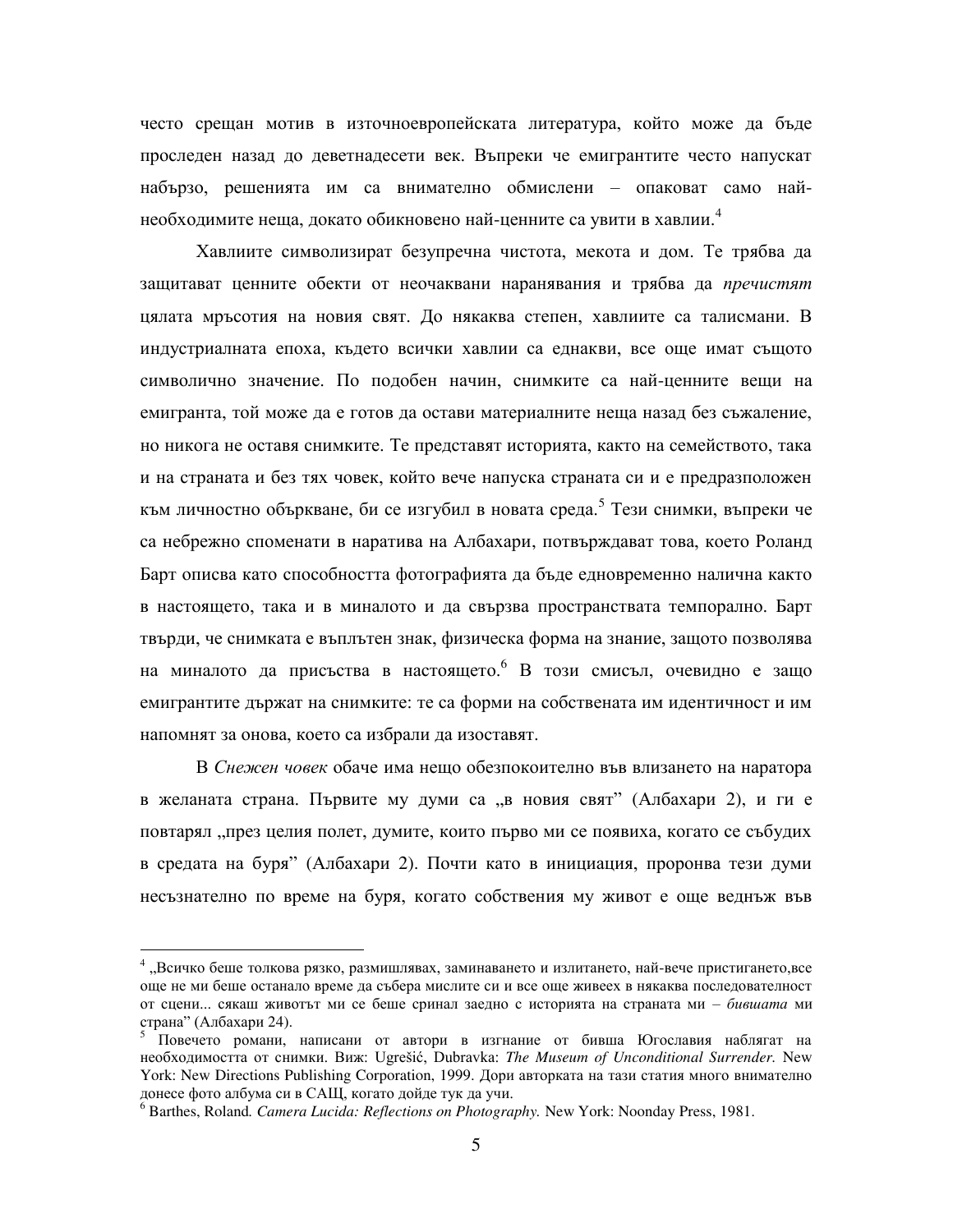физическа опасност. Когато ги повтаря следващия път е в безопасност на летището, с приятелски настроен шофьор пред него, готов да премине бариерата и да влезе в новата страна. Изразът става потвърждение на "правилното" му решение. Все пак, "по-късно" в къщата, както самият разказвач казва, "чувствах, че се разпадам," и си помислих, "тук ще остарея" (Албахари 6).

Преходът от облекчение след пресичането на границата на новия живот към песимистичния коментар, че е неприятно уловен от него, е внезапен и шокиращ. Ако нараторът "се разпада" в момента, когато влиза в канадската къща, в която се предполага, че ще живее, решението му да дойде в новата страна е не само проблемно – и ние веднага се чудим защо, тогава, той е напуснал бивша Югославия<sup>7</sup> – но също настройва тона на тревога и разочарование на наратора от новия свят. Стереотипът за щастливо "излизане" от източноевропейската страна отпада. Според наратора на Албахари, промяната в географското положение не значи много, защото преместеният човек трябва да се справи с наранената си идентичност. Нараторът се е чувствал "не на място" в страната, която е напуснал и в тази, в която е дошъл да живее. Тъй като идентичността му е наранена, физическата промяна не му помага, той е вътрешно "разместен". Обаче парадоксът е, че идентичността му е наранена точно заради политическите събития в бивша Югославия и вътрешният сблъсък, който се опитва да реши, е да се дистанцира от страната, но да задържи идентичността, която е изградил в нея.<sup>8</sup>

Като допълнение, историческият контекст прави от разказвача в *Снежен човек* очевиден стереотип. От момента, в който идва в Канада, стереотипният му образ е разглеждан като препятствие пред приспособяването му. Въпреки че нараторът решава да отиде в изгнание, защото не подкрепя военната политика на бивша Югославия, в Канада той е белязан точно от стереотипите за разкъсаната от война "назадничава" страна. Той е представител на войнствена бивша Югославия и е интересен не като личност, а като човек, който е преживял война. Още повече, от

 $7$  Тъй като нараторът разказва романа като минало преживяване, може да се твърди, че незабавното му разочарование е вписано в първото му впечатление от Канада, това е коментар *post festum*.

Сравнението с постколониалната теория е неизбежно. Една от основните грижи на постколониалните писатели е как да артикулират своята собствена (национална) идентичност в колонизирана страна и как да се справят с разликата между наложена и избрана идентичност. (Виж: Bhabha, Homi. *The Location of Culture*. London: Routledge, 2004)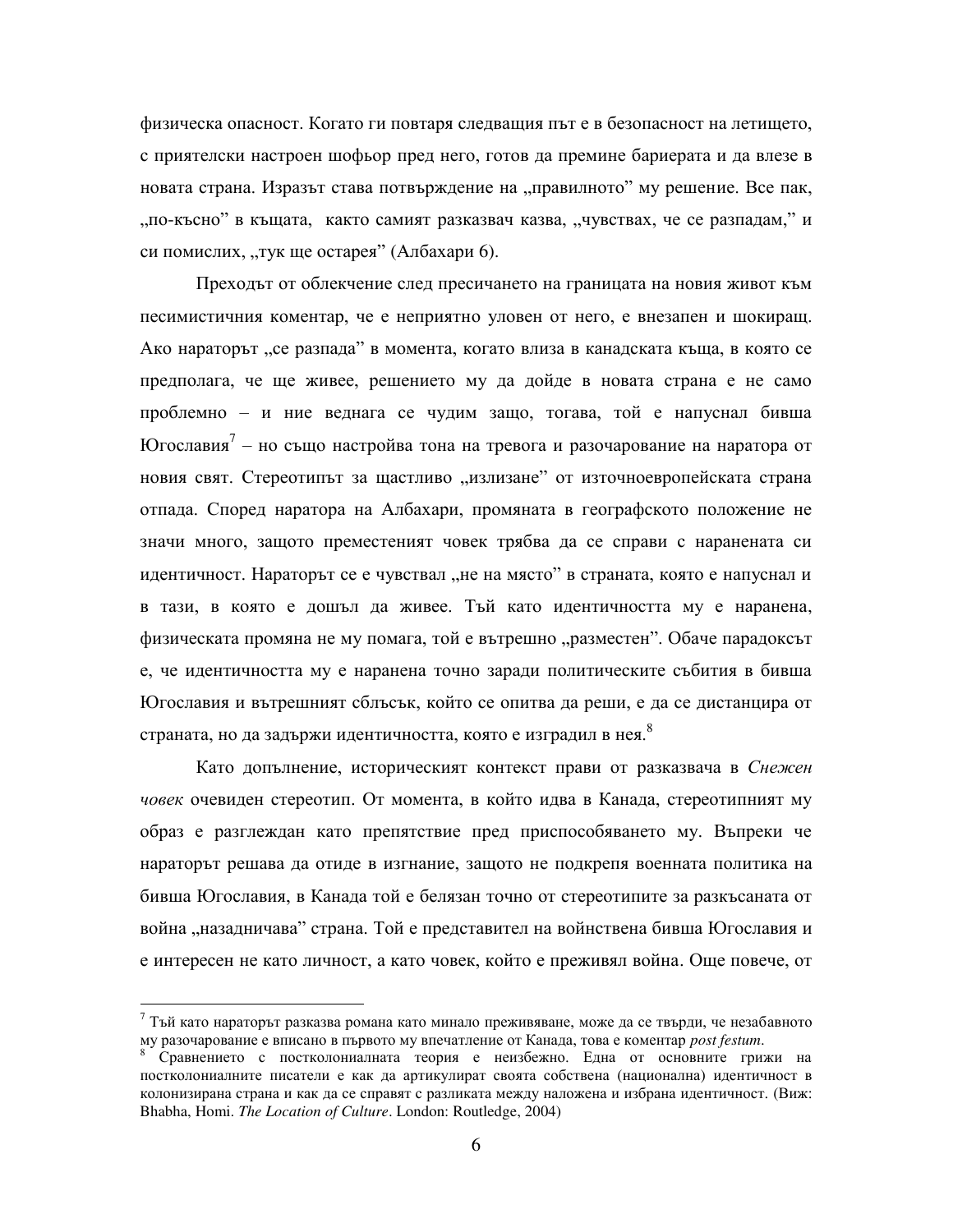него се очаква да отхвърли националната си идентичност. На литературното четене една жена "очаквала, каза тя, че открито ще заклеймя злоупотребата с власт в моята страна, въпреки че сега се чудела, продължи тя, дали все пак е твърде късно за всяка надежда, най-вече в страна, която се надява на съживяването на историческата памет като единствен измерим стандарт" (Албахари 48). В този момент, въпреки че не така нюансирано както в Стръв, интерпретацията на Албахари напомня понятията на Пикеринг за стереотипите като социалноуеднаквяващи, но все пак неточни категории, но също и твърдението на Тодорова за негативната природа на Балканите. Жената на четенето се обръща към Албахари с множество предубедени предположения и очаква той да се държи в съответствие с тях, докато в същото време тя е видимо загрижена за бъдещето на страната. Стереотипите са нож с две остриета: те дават историческа конкретика на Другия, но все пак го приравняват до предвидими категории. Всъщност, кратката й реч оперира в рамките на категориите, възприети от Западната култура: заточениците трябва да не харесват страната си, страната е прокълната защото хората доброволно я напускат.

Двойнственият разказ за стереотипите като стабилизиращи, но също така и дехуманизиращи, е подчертан от авторовата неспособност да "оздравее"в Канада. Обезпокоен е, защото мрази академията, институцията, която му е помогнала (и на Албахари) да започне живота си отново: "Мразех университета, мразех академията и тази омраза, която вече не чувствах като омраза, а като неудобство, което не можеш да избегнеш, се смесваше с изтощението, което пълзеше по тялото ми..." (Албахари 8). Повествувателят обяснява, че мрази неясната позиция на академията: тя е система, която проповядва, че няма система, в която си струва да се вярва и все пак тя твърди, че всички човешки дейности могат да бъдат научени. Разказвачът е шокиран от факта, че според академията, дори писането и всички форми на изкуството могат да бъдат научени. В края на краищата, неговата омраза към академията произлиза от същото неудобство, което е изпитвал към страната, която е напуснал. Академията е самонасочена и изключителна. Ако писането може да бъде научено, като умение – едва прикрита критика на американските и канадските програми за творческо писане – дори артистичната идентичност на разказвача е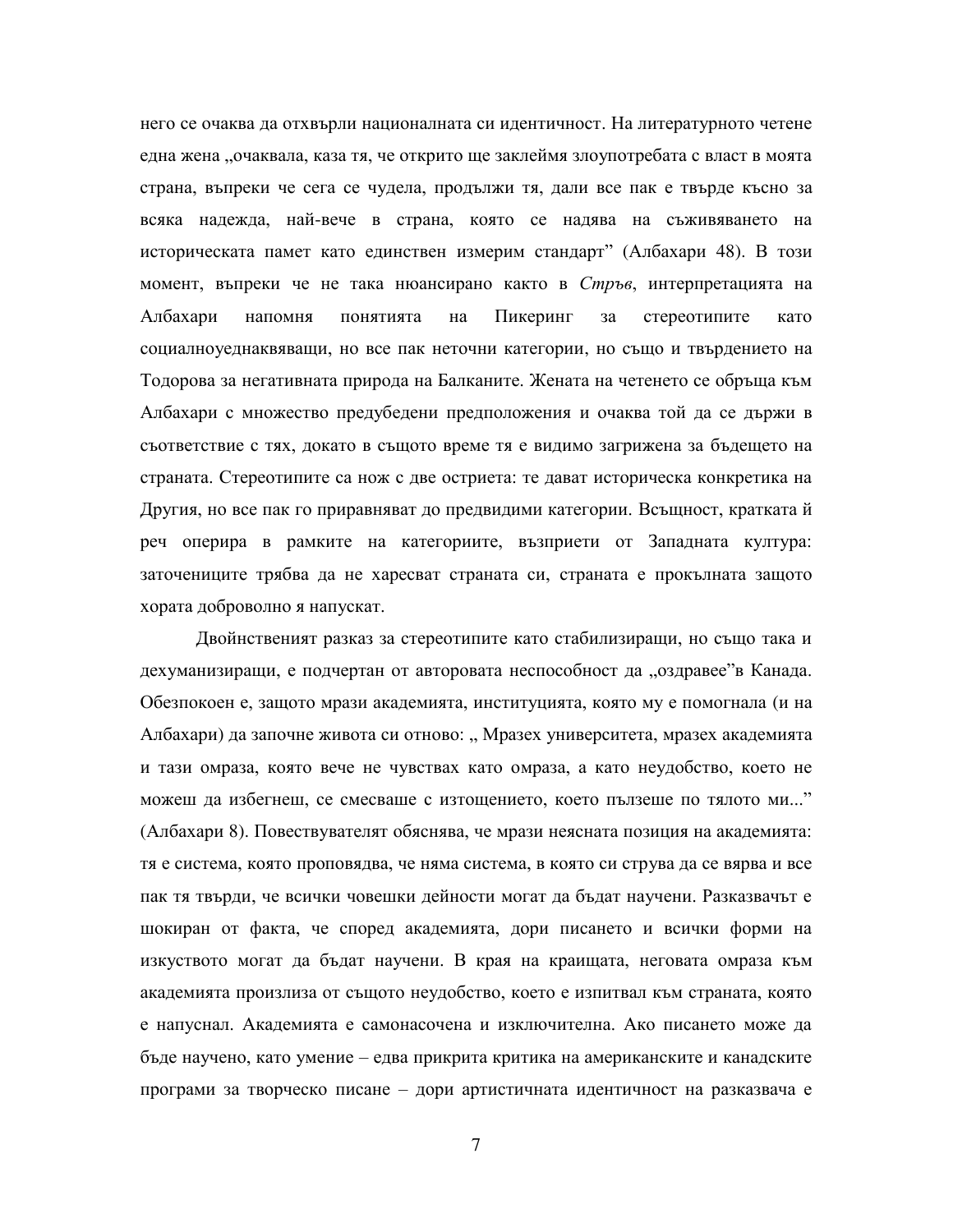под заплаха, защото може да бъде принизена до познатите категории умения, подобно на стереотипите. Накрая нищо не му е останало, опитва се да изостави етническата си идентичност, защото е потресен от войната и единствената идентичност, към която се стреми, тази на опитен артист, е просто още един стереотип в новата заобикаляща среда. Все пак е дошъл в Канада да пише книга.

Професорът по политически науки, които дава глас на всички стереотипи, който Западът има за бивша Югославия и войната, безпокой писането на наратора най-много. Той безкритично придава субективен характер на тези твърдения и прекратява всякакъв диалог преди той дори да е започнал, професорът учи наратора за собствената му страна, което, въпреки че звучи смехотворно за читателите, е очевидно болезнено за разказвача. Така че значимостта на герояпрофесор е по-скоро функционална (да разобличи всички стереотипи), отколкото фикционална (той е почти неразвит герой). Тъй като професорът няма име, а нараторът не се противопоставя гласно на предубедените му съждения, позволявайки на читателите да научат за раздразнението му, професорът е само говорител на агресивното, негативно, "цивилизовано" отношение към Изтока. Както казва разказвачът: "Той беше професор... беше от храма на знанието, беше единственият със свободен достъп до тайната стая зад изкуството на знанието" (Албахари 23). Изглежда, че тук Албахари призовава неясната позиция на Западните учени, която Тодорова описва като нелогична. Тя възхвалява комунистическия мултикултурализъм на Тито, но разглежда територията наобратно, когато е била под "просветеното управление но Хабсбургите" (119) и през войната от деветдесетте. Тодорова открито задава въпроса, "Защо тогава дбалканска" е използвано за страна във война, която преди тъжните събития настоява, че не е балканска и преди това не е определяна като балканска, а е смятана за блестящата звезда на Балканите от западните си поддръжници," (186) и единственият отговор, който тя може да предложи е "кризата на колективния позор" (186)<sup>9</sup>. По същия начин държанието на професора, което постепенно се

 $^9$  Тодорова твърди, че дискурсът за бивша Югославиясе е променил, защото Западът извенъж видял "зло" и "примитивно" в страната. Войната не е разглеждана като последица от историческите и политически обстоятелства, а като доказателство за балканската примитивна порода и Западното правдиво подозрение към Балканите. Процесът на стигматизиране беше по-лесен, и парадоксално –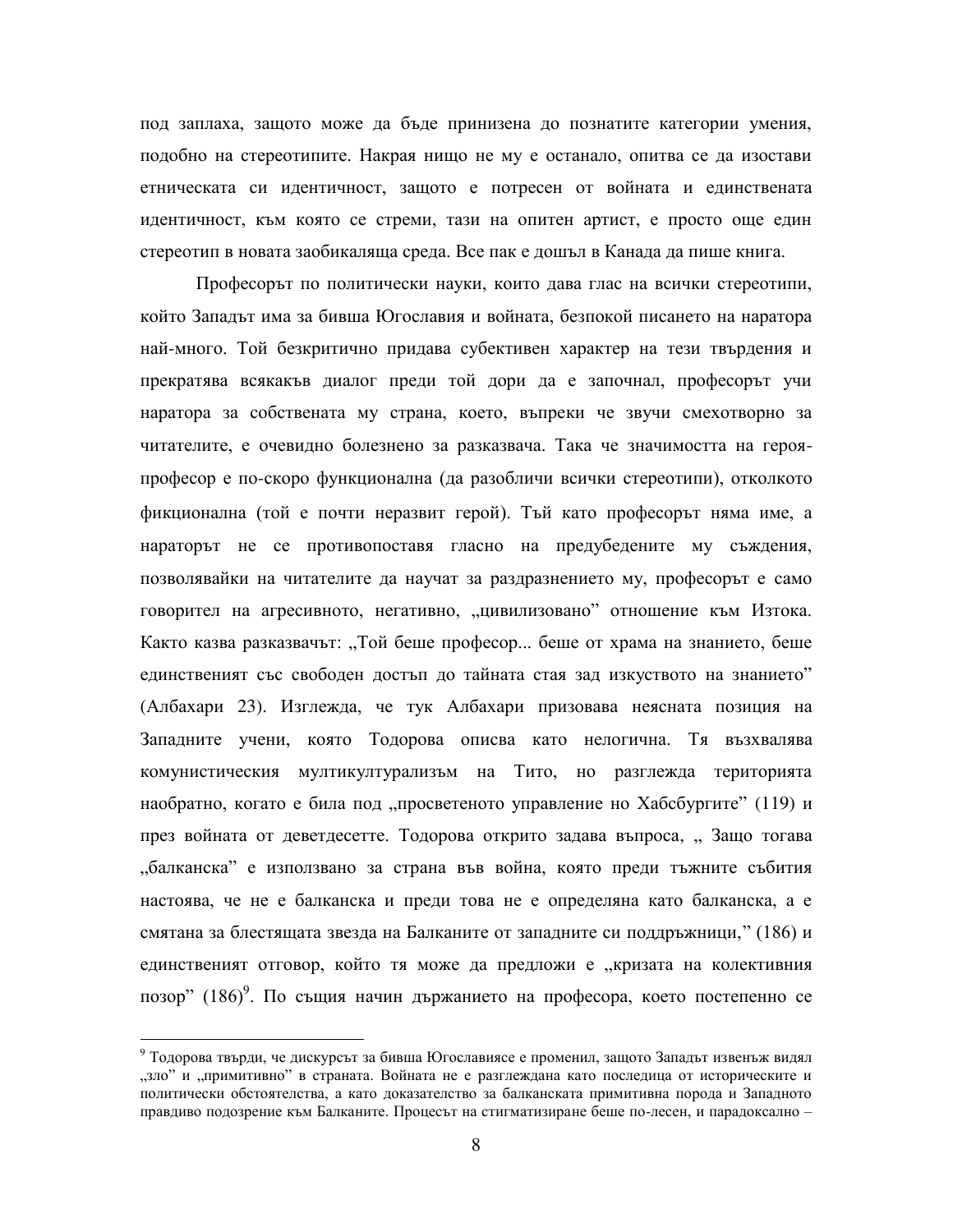развива в целия текст, може да бъде обобщено в едно просто изказване: че хората от бивша Югославия са отговорни за войната, защото историята дава доказателство, че те са предразположени към конфликти. Парадоксът на неговата позиция е, че въпреки че е експерт по политически науки, знанията му по дисциплината са съставени само от стереотипи

Първо, професорът сравнява държавата с тяло, твърдейки, че нейните "тяло и крака са хората" (Албахари 14), след това презрително отхвърля възможността войната да е била избегната: "изтри я с един замах на ръката си и изтри думите ми преди изобщо да съм имал шанс да ги кажа" (Албахари 23). Също така безгрижно стига до заключението, че отговорно за войната е не правителството, а хората и завършва с академичното твърдение, че бивша Югославия е "пропаднал експеримент": "поръча нова бутилка вино и започна да ми излага теорията си за провалената страна, която, твърдеше той, родила пропаднали системи, провалени продукти и неизбежно, казваше той, провалени хора. "С няколко изключения", добави, стрелвайки ме с многозначителен поглед<sup>"10</sup>. Нараторът е безмълвен, но професорът продължава тирадата си за страната, която е била способна "да произведе такава успешна култура" (Албахари 28) и се надява, че ще може да се деоциализира" с повествувателя. По-късно в разказа професорът използва "Исторически атлас на Централна и Източна Европа" като най-голямо доказателство, че тази част на света е "болна": "Ако има нещо такова като хаос в природата, тогава това имаме тук. Няма друго подобно. *И то се разпространява като епидемия, като неизлечима болест*" (Албахари 56; подчертаване мое). Тук Албахари повтаря заключението на Каплан за болността на Балканите, но за разлика от Тодорова, която оспорва заключението, той го оставя без коментар, позволявайки на публиката да осъзнае неговата абсурдност. Само осигурява иронично обобщение на позицията си в Канада: "Като съдим по професора по политически науки, вероятно аз не [съществувам]. Като съдим по историята, аз

по-логичен – точно защото Западът виждаше в бивша Югославия нетипична балканска/източноевропейска страна.

<sup>&</sup>lt;sup>10</sup> Албахари, 27. През деветдесетте това е много честа журналистическа метафора, базирана на амбицията на Тито да формира страна, която е толкова източна, колкото и западна, няма етнически проблеми, успешно балансирана между световните сили и има своя собствена политическа идентичност. Бивша Югославия често е сравнявана с федералната система на Съединените щати с единствената разлика, че нейния модел е пропаднал.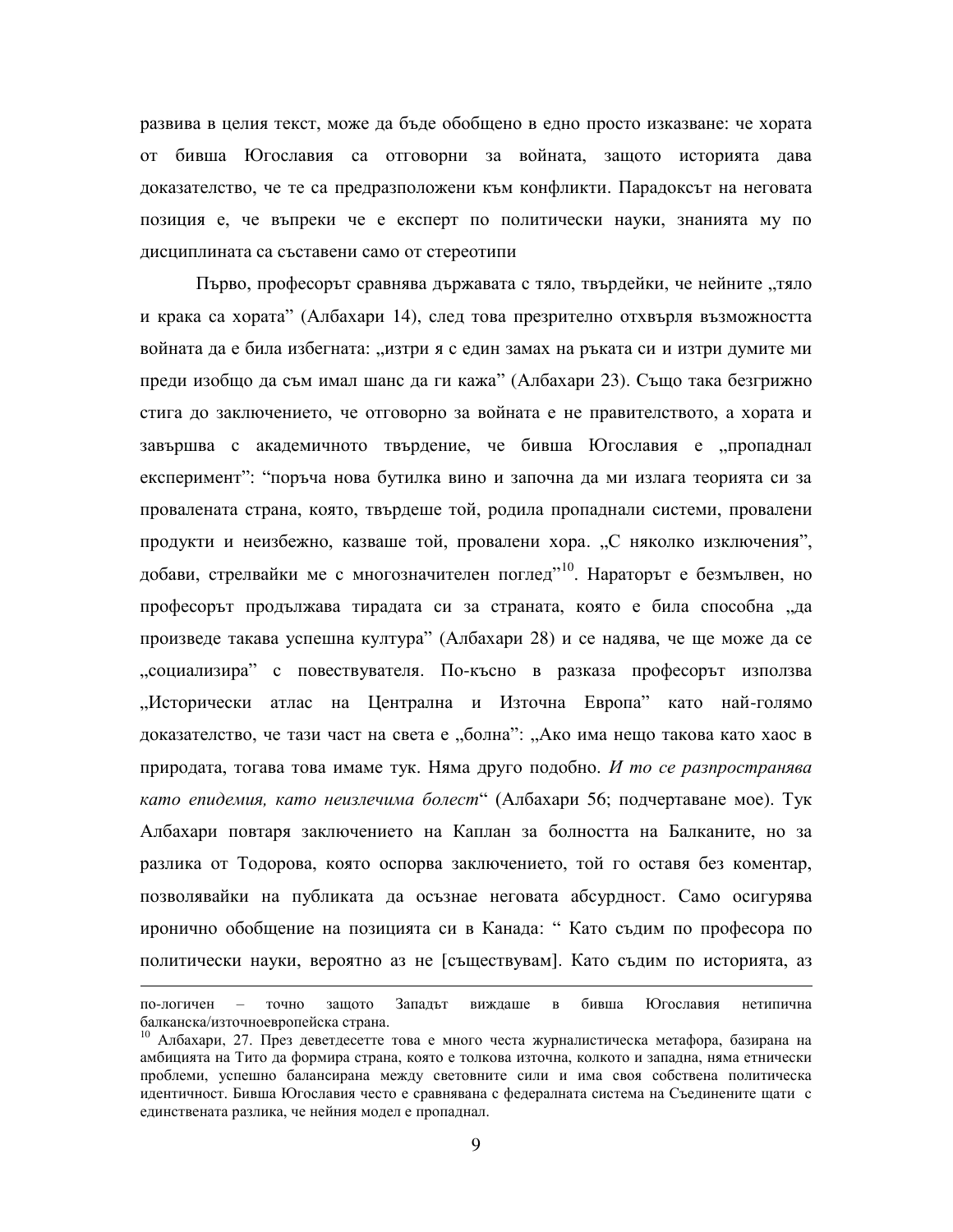определено не. Като съдим по мен, не бих могъл да кажа" (Албахари 29). Обаче е под въпрос дали чуждестранната публика на Албахари би могла да обхване пълното значение на изказването му. За домашната публика изразът за "болестта" активира широк спектър от негативни значения, културни и политически<sup>11</sup>, и прави ироничното заключение на повествувателя почти трагично.

По подобен начин картите в наратива, почти постмодерна декострукция на текста, може да поставят предизвикателство пред неместния читател, докато за местния читател те загатват манията за територии по време на войната и абсурдността на границите на бивша Югославия. Повествувателят на Албахари е обсебен от картите и авторът използва тази му фикс идея, за да направи крещящо изказване за "нормалността" на района и неговата история: Балканите (или бивша Югославия по-точно) са исторически "брулено от вятъра място", район, който е бил под управлението на различни империи и владетели. Балканите са били първо част от Римската (от III век), а след това от Византийската (от XI век) империя до османското нашествие и освен това гранична линия между Западния католицизъм и Източното православие след Великата Схизма през 1054 година. Днешните Босна и Херцеговина разделят двете църкви, католическата и православната (ето защо Словения и Хърватска са предимно католици, Сърбия, Черна гора и Македония са православни, а в Босна тези две деноминации са представени по равно, както и исляма). Когато през деветдесетте години учените се опитват да рационализират войната, те често говорят за исторически наложените конфликти и сочат Схизмата като една от основните исторически причини за днешното насилие. Тодорова твърди, че съществува и географско объркване по отношение на Балканите. Географите са съгласни, че полуостровът е очертан от морета на изток, запад и юг, но има противоречия по отношение на северната и северозападната граница и "Тук историческите и културните критерии започват дискурса си" (Тодорова 30). Тодорова казва, че страните, които винаги са били описвани като балкански и които тя обхваща в изследването си, са Албания, България, Гърция, Румъния и всички страни от бивша Югославия с изключение на Словения. Все пак Румъния,

 $^{11}$  Балканците, както Тодорова казва, са добре запознати с негативния си образ. Една от най-ярките черти е поговорка, която с малки различия съществува у всички балкански страни: "Това може да се случи само на Балканите!"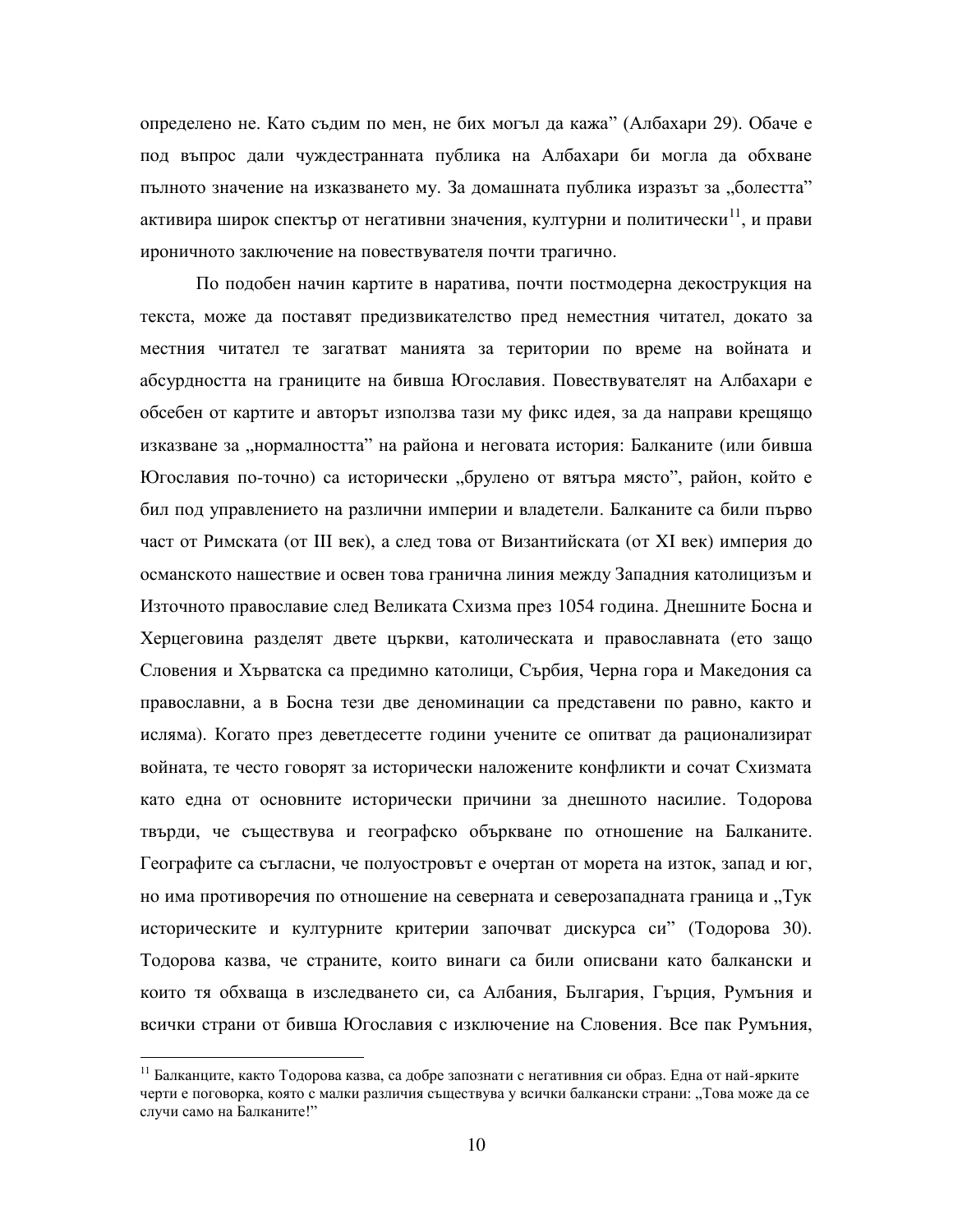дори Молдова, както и Европейската част на Турция и Кипър, не са географски на полуострова, само историческите условия им позволяват да бъдат третирани като балкански.

Като има това предвид, нараторът твърди, че мазето, пълно с карти, го е накарало да се замисли "по-скоро като професор по история, отколкото като картограф" (Албахари 70). Ето защо Албахари предполага, че няма нищо наистина примитивно в хората от бивша Югославия. Просто им се е случило да живеят в исторически размирен район и дори не точно очертан регион, което не е достатъчен аргумент, за са бъдат окачествени като "варвари". От друга страна, нараторът гледа не само картите на три империи и на Балканите, но също и тези на Близкия Изток от 1978, Северна Америка, Средиземноморието и Европа след Втората световна война. Мазето е изображение на историята на света, която по отношение на насилието, е същата като на бивша Югославия. След като всички карти сочат, че войните са били започнати или от етническо и политическо неразбирателство, или от кръстоносни походи за териториално разширене, нараторът песимистично твърди, че "Ако търсех най-подходящата дума, щях да избера "ужас", помислих си, но не търсех думи. Ти вървеше между представите от историята, между износените образи на миналото, позволявайки на всеки от тях да говори собствения си език. Техните езици, трябваше да кажа, помислих, защото не бях сигурен, че цялата история говори същия език, точно както не бях сигурен дали изобщо говорех" (Албахари 73). Албахари предоставя карти, когато всички аргументи на наратора не успяват да убедят основния му опонент, професора по политически науки, че хората от бивша Югославия не са примитивни. Разсазвачът твърди, че "Бягах от думите,... безсмислени думи, език, осъден на статут на празна черупка, език, в който нищо няма стойност вече, в който всяка дума може да замести всяка друга... поставяйки под въпрос всеки, избрал тишината" (Албахари 68). В този случай, "тишината" на наратора символизира съпротивата му да участва във войната в бивша Югославия (тези, които не подкрепяли шумно сблъсъците, веднага ставали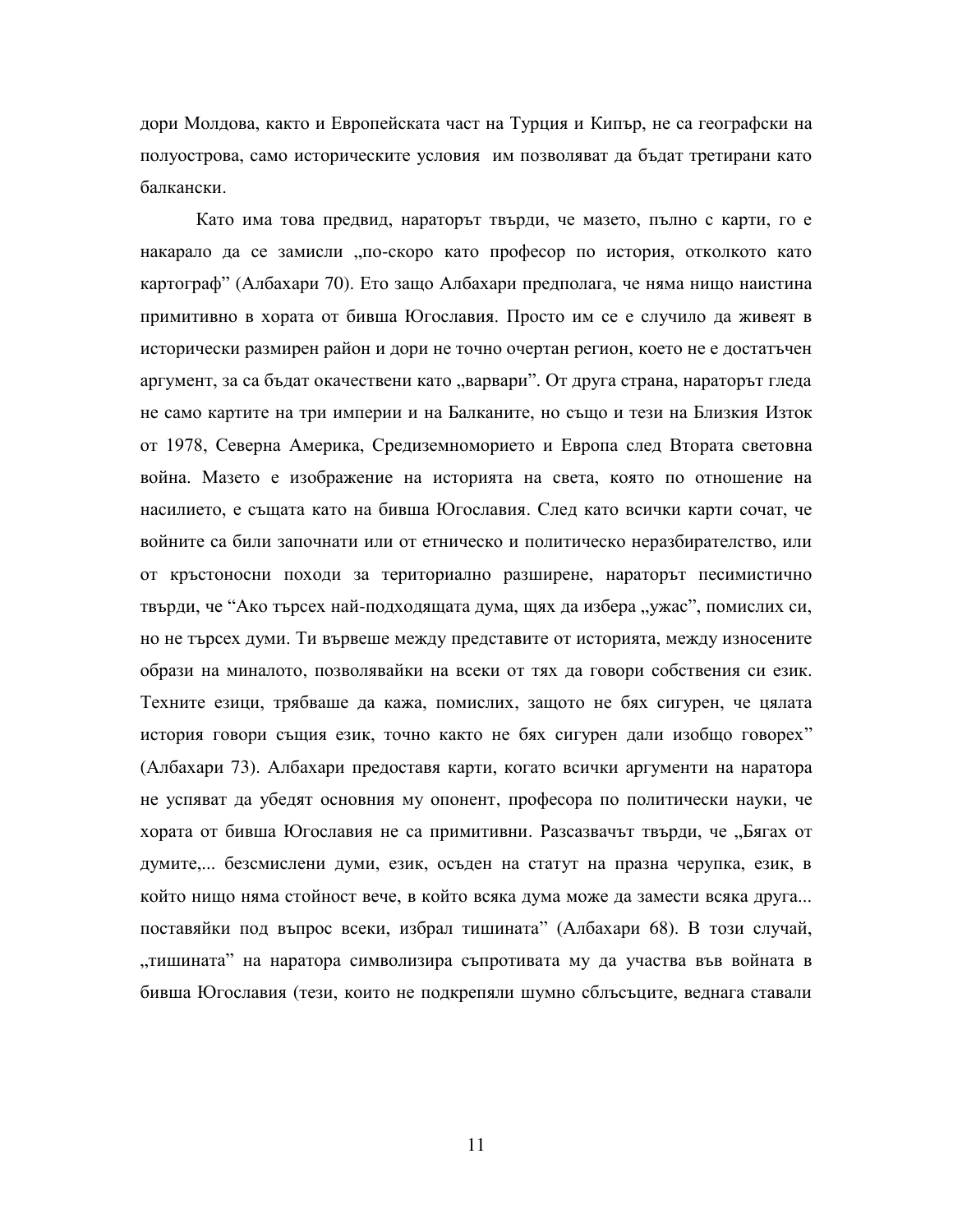подозрителни), а това предполага, парадоксално, че решението на наратора да напусне тихо бивша Югославия е било един много "шумен" акт<sup>12</sup>.

За читателите, картите не са още една точка от аргументите на Албахари за хаотичното минало на Балканите, но в наратива, картите посочват недоверието на повествувателя към езика: "Ако по някое време съм виждал всяко действие като кльстер от думи, сега се движех без език" (Албахари 79). Неспособен е да общува; когато са изречени думи, хората, с които говори, не могат да разберат значението, което той се опитва да артикулира. Езикът става хлъзгав. Тук трагичното просветление на повествувателя не е главно за неговата идентичност, която не може изцяло да бъде изразена без думи, а за неспособността на езика да прехвърля значения. Лингвистичният обмен е безплоден, защото тези, които участват в него не са способни да проникнат във вербалния "клъстер" на другия, личните и културните идентичности са сковани, въпреки че са представени чрез език, който не е<sup>13</sup>. (Например, теорията на професора за примитивизма на бивша Югославия става по-негъвкава, колкото повече той говори с повествувателя; който от своя страна започва да мрази канадската школа, колкото повече учените правят опит да му я обяснят). Сякаш повествувателят на Албахари почти казва: "Предавам се. Ако не вярвате на думите ми като свидетелство за историята, погледнете картите. Картите нямат думи и не могат да говорят, но ви казват съвсем същата истина." Наративът по-натам, след сцената с картите, ще покаже, че неговото приемане на погрома е абсолютно.

Повествувателят интуитивно осъзнава, че живее в къща, пълна с карти: "Сякаш някакъв глас шепнеше в ухото ми: "Станах и бос слязох в мазето" (Албахари 70). "Казано" му е било за картите и той изтъква, че информацията за картите е била "огласена". Все пак той твърди, че гласът не е бил негов, защото "Бях се смълчал от известно време" (Албахари 70). Сдържаният и все пак комичен

 $^{12}$  Подобието с притесненията на Самюел Бекет за езика е очевидно. Албахари открито се възхищава на Бекет и всеки път, когато го питат за любимите му автори, споменава Бекет. Също манията на Албахари по езикаможе да се отдаде на интереса му към проблемите на високия модернизъм. Въпреки че твърди, че е постмодернист, лингвистичните му дискусии разкриват връзката му с предишната традиция и много интересната му позиция на постмодерен писател, който все още се интересува от проблеми, типични за "по-старото" поколение.

<sup>13</sup> Въпреки че Албахари никога да не е споменавал, че е чел Жак Дерида и че споделя недоверието му в езика, подобието между теоретичните въведения на Дерида и Албахари е очевидно.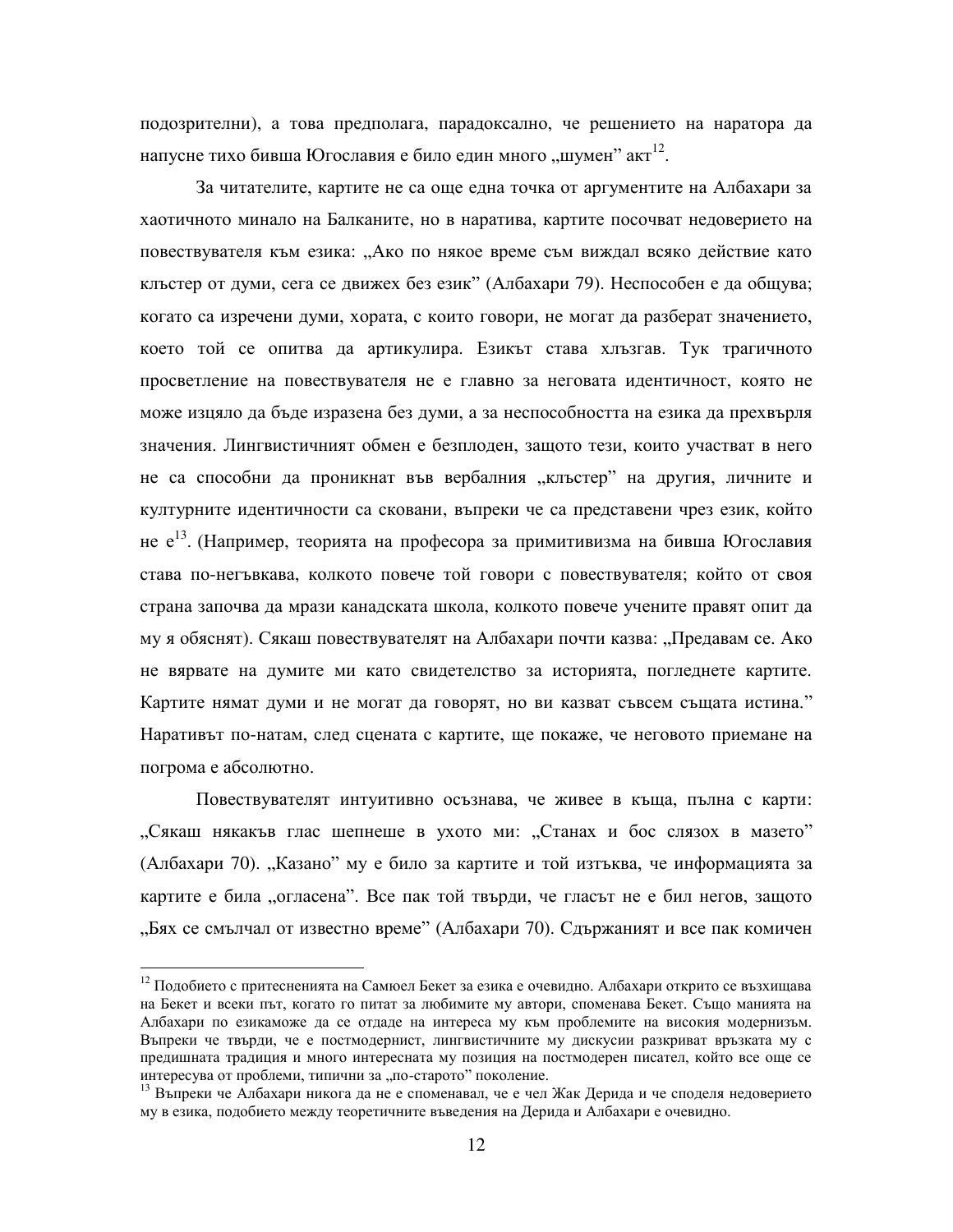коментар има двойно значение: повествувателят се е бил смълчал, защото е спял и "гласът" го е събудил. Първо това се случило в бившата му страна, което е причината да дойде в Канада, а тогава в новата страна той е лишен от глас, защото онези, които му говорят, не го слушат, но виждат у него въплъщение на балканския стереотип. Той не е човек, той е знак на страната, която не иска да представлява. Ето защо не е учудващо, че той се обръща към видими изображения, към карти, а след горчив разговор за историята и езика с професора, който твърди, че "историята всмуква [човек] като подземен извор" (Албахари 73), разказвачът сухо заключава: "Изминал съм целия тази път, помислих си, за да сведа живота си до онова, което исках да избегна" (Албахари 75).

Екфрастичният спор на Албахари е доста кратък, не по-дълъг от пет страници<sup>14</sup>. Въпреки това неговата интензивност постепено се развива и ако точките са взети кумулативно, това е свидетелство, че Албахари също се опитва да защити бивша Югославия и да отхвърли стереотипа за нейния примитивизъм. По някакъв начин повествувателят също защитава своята собствена позиция на интелектуалец от Одругостена страна. За разказвача картите са част от закъснял диалог с професора, въпреки че никога не е вербализиран. Професорът твърди, че, въпреки че бивша Югославия е примитивна, има някои значими научни и артистични елементи, а повествувателят се опитва да каже, че ако случаят беше такъв, ако страната беше примитивна, това не би било възможно. Още повече, ако страната е представена на карти, тя не е примитивна. Напротив, тя има своя собствена цивилизация. В началото картите, които той намира и слага на всички възможни стени в къщата, носят само "неудобство" (Албахари 72), след което предизвикват "ужас" (Албахари 73), което води повествувателя до заключението, че неговото изместване не може да му осигури спокоен живот, защото е донесъл със себе си културния и исторически "багаж" на своята страна, точно каквото се е опитвал да избегне. Най-накрая, стоейки пред картата на Римската империя, заключава, "Различни цветове са отбелязани, различни завоевания. Видях думата "германци", видях думата "славяни", единственото нещо, което не мога да видя е

<sup>&</sup>lt;sup>14</sup> Визуално, в случая се отнася стриктно до картите, които Албахари използва в наратива. Тъй като разказвачът не може и не му е позволено да говори, той се обръща към картите, в които вижда историческо доказателство, че страната му е част от Западната цивилизация.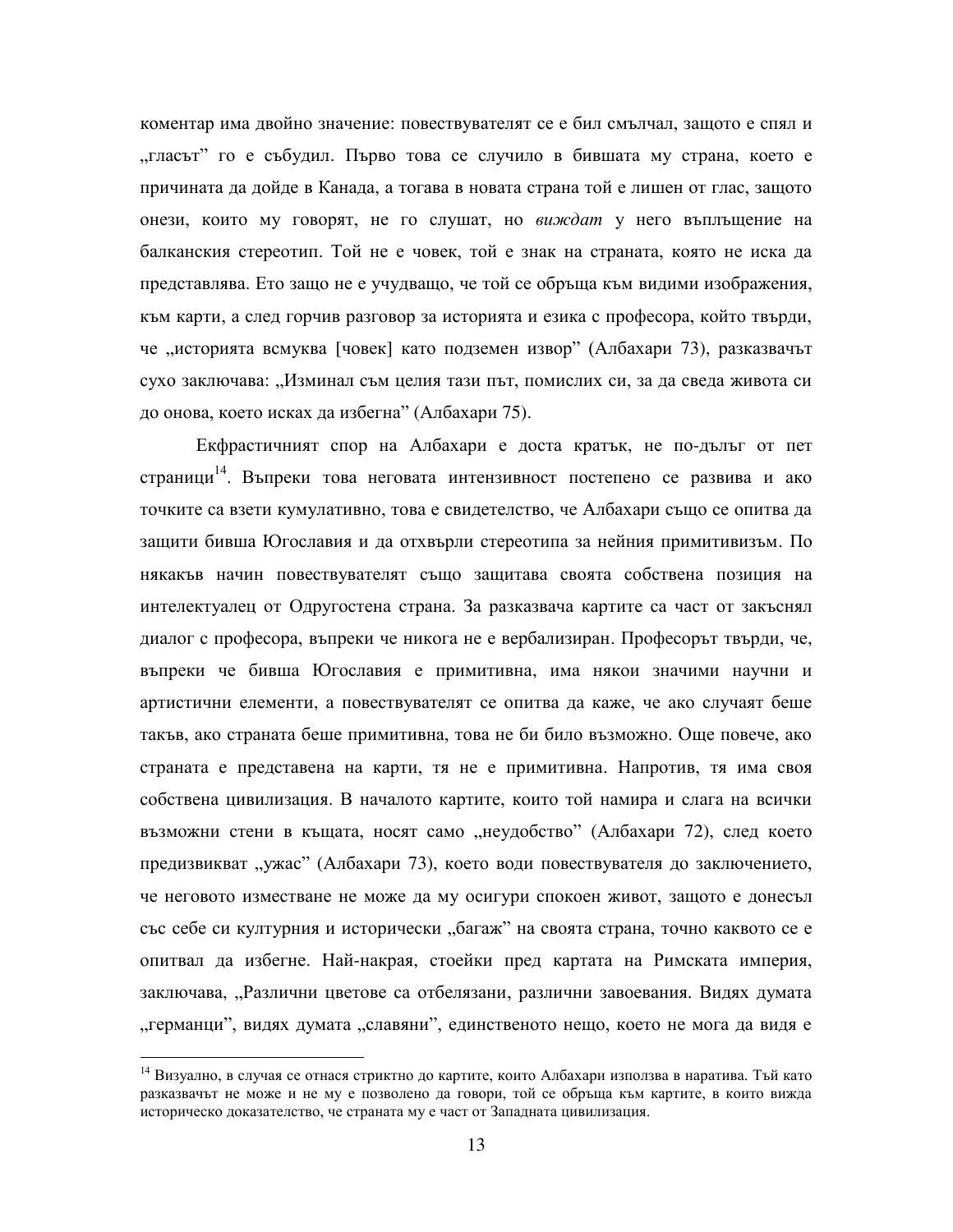думата "варвари" (Албахари 75). Албахари тук загатва за факта, че падението на Римската империя е причинено от "варварско нашествие" от север през пети век. Историците вярват, че онези "варвари"са били германски и британски племена, но, според Албахари, никой днес не мисли западноевропейците за примитивни. След като югославяните говорят основен исторически език, поне според картите, няма причина да бъдат наричани с пренебрежителни определения. Бивша Югославия участва в исторически процес, който, въпреки че е отвратителен за наратора, не е радикално различен от всеки друг исторически конфликт или развитие.

Ето защо в края на романа, когато нараторът е напълно разочарован и се изправя пред колапс на идентичността, Албахари представя нова метафора, чрез пренаписване на *Алиса в страната на чудесата* на Луис Карол, и завършва книгата така безцеремонно, че всеки анализ става излишен. През прозорец разказвачът вижда бял заек в падащия сняг и решава да го последва. Изглежда му, че заекът го примамва, чака го или се обръща да провери дали го следва. Повествувателят преследва заека във все по-дълбок и по-дълбок сняг, през магистралата и в горите и "от този момент нататък аз вече не се катерех... влизах и излизах едновременно. Не зная от какво излизах и в какво влизах, но нещо продължаваше да остава зад мен, точно както нещо друго продължаваше да се отваря пред мен" (Албахари 116). Нараторът е между два свята, канадския и този на бивша Югославия; нито един от тях не може да му даде лично удовлетворение, защото у всеки липсва нещо, а никой от двата не може да бъде напълно приет, защото у всеки има нещо обезпокоително. Единият има твърде много история, а другия има твърде много отношение към историята. Или, според думите на професора, "В Европа човек диша въздуха, докато тук въздухът се яде. В Европа... един живот се живее, докато тук всеки се променя във всеки, за едно живеене, живее поне четири. Когато Европа се разпадне... хората ходят наоколо като пилета с отрязани глави, докато тук, ако нещо някога се разпадне, просто си сменят маските" (Албахари 47).

По примера на *Алиса*, нараторът изяжда червено и черно плодче в момента, когато заекът изчезва от погледа му. За разлика от *Алиса* обаче, която преминава през серия от физически промени, само за да се завърне в света по-мъдра,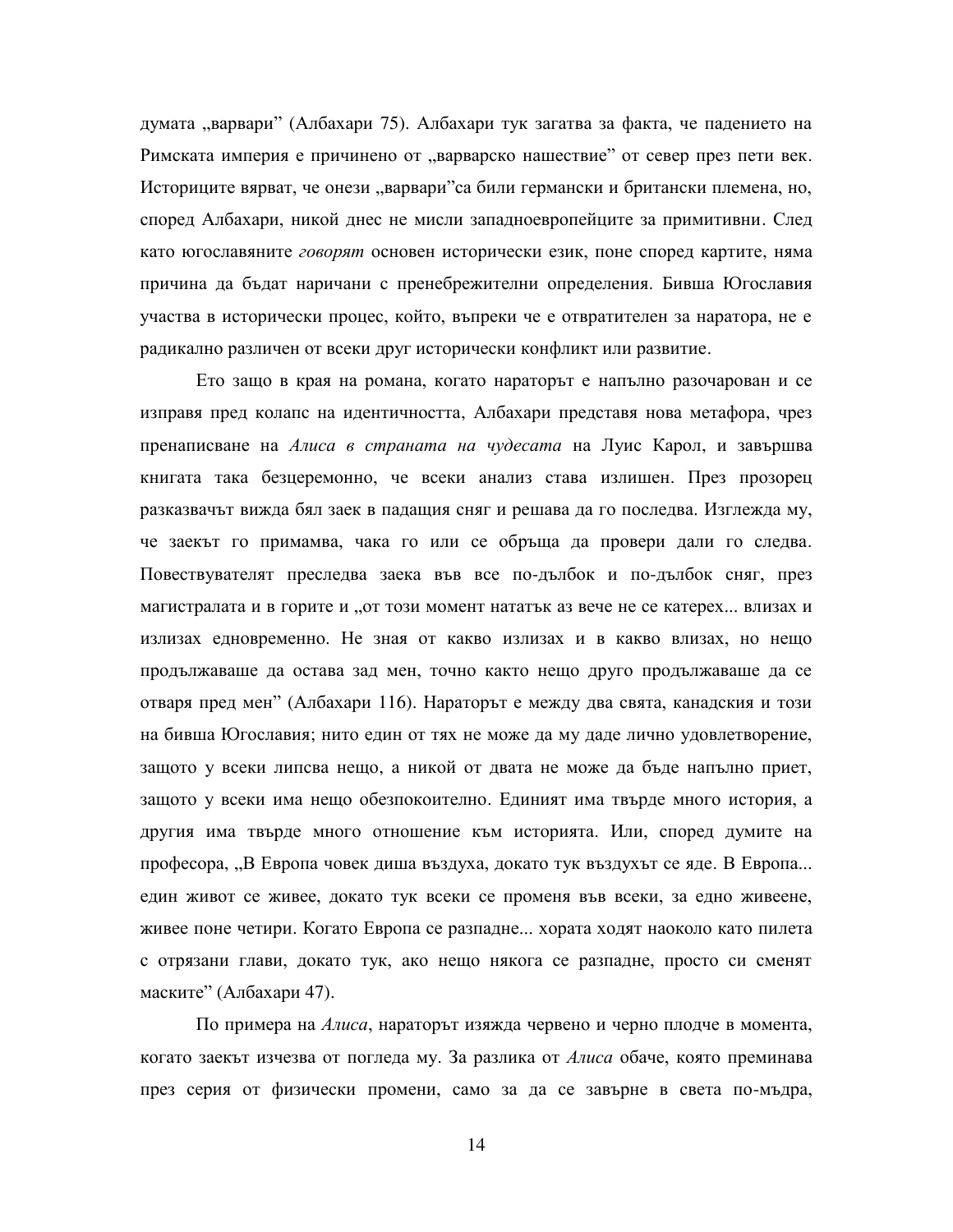разказвачът "почувствах, че влизането свърши, че сега можех само да изляза, да оставя назад не само нещата, но също така и думите, езика, концепциите, движенията и повторенията..." (Албахари 118). Неговата епифания е осъзнаване на пълната загуба. А загубата води до самоубийство. Ако използваме метафора, няма , специална врата", която да позволи на наратора да се движи свободно между двете думи. Празнината между Изтока и Запада е толкова широка, че е опасна за животар точно както е било опасно за живота на Албахари да живее в Сърбия в началото на деветдесетте.

Накрая сме оставени да се чудим кой разказва в романа. Ако повествувателят се е предал и е умрял в снега, хипнотизиран от неговата чистота, изглежда, че неговата история е "огласена от гроба": "И когато малко по-късно заекът подскочи предпазливо към ниската заснежена форма и бутна носа си в струпаните снежинки, никой не му каза нищо" (Албахари 120; подчертаване мое). Както беше в живота, в смъртта повествувателят е *субект и жертва* на собствената си история, онази, която го принуждава да се смеси с природата, да бъде превърнат в празно значение освободено от история и личност. В този случай, Снежен човек показва прогресията от стереотип до смълчан Друг. Става апокалиптично предсказание за края на света, където края на книгата все още продължава неуспешния от началото. В модерния свят преместването води не до нов живот, а до смърт. Трудно е да се определи кой е отговорен: дали бивша Югославия убива наратора, или повърхностната симпатия на неговите канадски колеги, или собствените му грижи, описани най-добре в рефрена на романа, "Докато имам портокалов сок, мога да премина всяка трудност" (Албахари 9)? Последното изречение на *Снежен човек*, парадоксално, напомня приказен образ: "По-късно снегът спря да вали и луната, както би трябвало, се появи в небето" (Албахари 120).

По подобен начин заглавието както на английски, така и на сръбски напомня *Снежанка*, но в този роман няма магическа целувка, която да "събуди" наратора от неговия културен сън и да го въведе в света. С неговата смърт всички препятствия са премахнати (за наратора, не за света около него) и *статуквото* е възстановено. Прибързаното и предвидимо заключение на Албахари може да бъде обяснено с неспособността на наратора да живее свободно, езикът не му позволява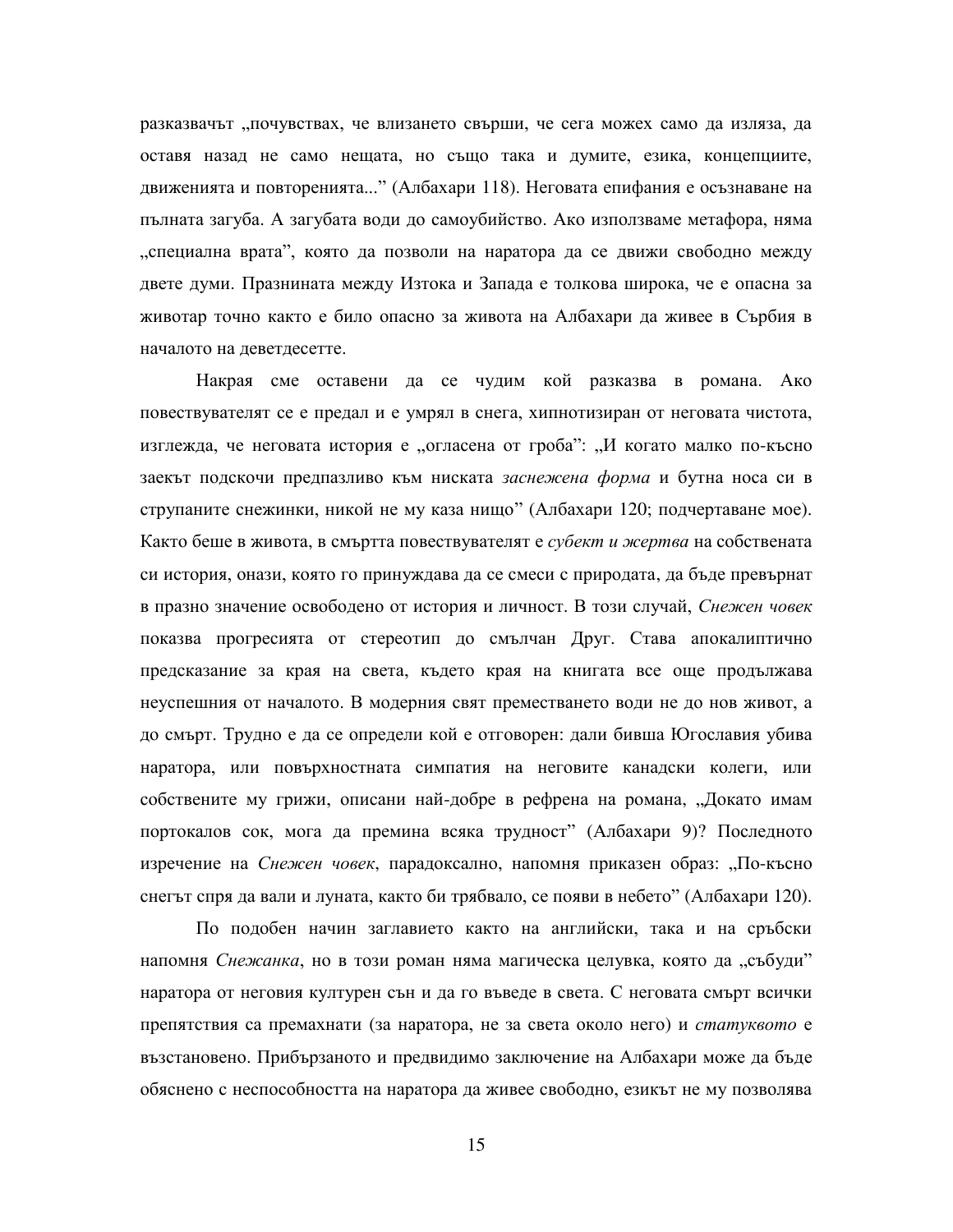да изрази своята субективност, а историчиските обстоятелства му налагат ролята на обект, която той не е склонен да приеме. В този смисъл, нараторът на Албахари страда от същия синдром, който имат оцелелите от Холокоста: "Имат затруднения да преживеят събитията, от които са беле част, защото езикът, с който разполагат, им предлагал само две възможности: да приемат ролята или на обект, или на субект във връзка със събитията. Но действителността на Холокоста била такава, че дистанциране от ставащото не е било възможно, нямало е недвусмислени роли на обект или субект" (Ван Алпен 47). Повествувателят на Албахари вижда смъртта като единствен изход от ситуацията.

Обаче следващите му книги имат по-малко песимистични завършеци. Опасното за живота неразбиране е превърнато в (само) отчуждение и самота, няма смърт. Все пак тези, които напускат своите страни и култури са толкова отхвърлени в новата среда, колкото са били и във воюващата страна. Като имаме предвид, че Албахари и нараторът му са обсебени да се съмняват в идентичността си и да се опитват да намерят смисъл в личния си принос към настоящия исторически момент, изглежда да останеш жив е не само предизвикателство, но също така и жестоко наказание.

Снежен човек е метафикционален и изпълнен с алюзии, но започва да променя тези стратегии с разглеждане на историческия контекст. Следващата книга на Албахари, Стръв, ще пренесе това по-нататък. Тя също по-силно проблематизира бинарната опозиция, разглеждана от Наумович като "Нас срещу Тях", която в *Снежен човек* е замъглена от безплодните опити на наратора да бъде приет и да преоткрие идентичността си в Канада. В Снежен човек, заради сложността на историята на бивша Югославия, никога не е абсолютно ясно кои са "Нас" и кои са "Тях" от друга страна, тази опозиция, след като веднъж нараторът на Албахари пристига в Канада, става напълно своеволна, защото нараторът не е възприеман в рамките на контекста, който е напуснал — като човек, който се възпротивява на войната ("Нас") на Балканите — но в рамките на контекста, който населява в момента. За канадците той е просто още един Друг.